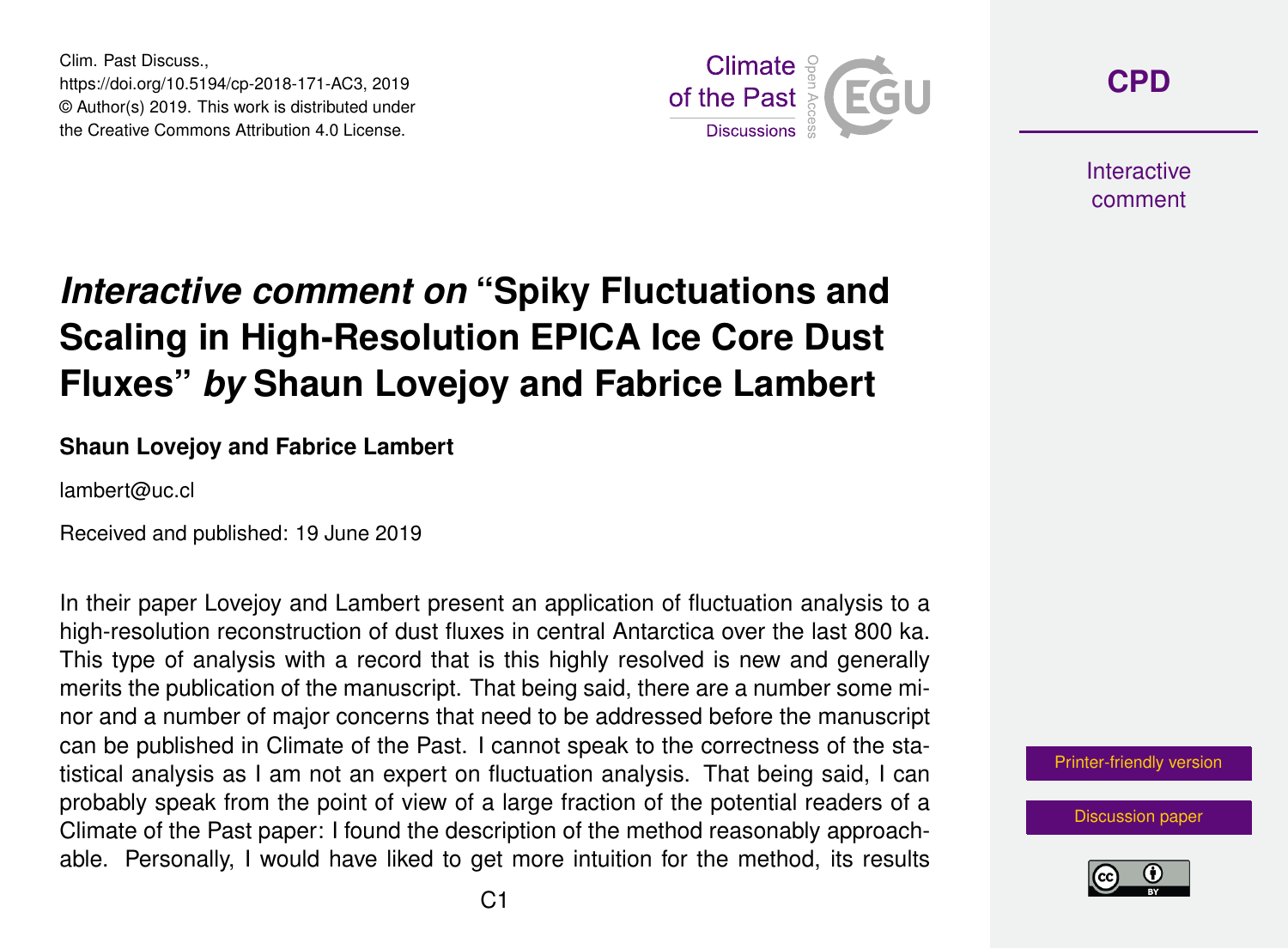and its possible applicability to other paleoclimate records. Author Response: Many thanks for the positive comment. Although the fluctuation analysis presented here has been previously used on some mostly modern climate records (temperatures, various climate indices, precipitation, CO2 concentrations etc.), none of these are as classically "paleo" or intermittent/spiky as the EDC dust fluxes. In the following publication we will make a comparison between various ice core dust and temperature records and in that one we will definitely talk about wider-scale application and potential geographical disparities. Here, it is more of a proof-of-concept paper. Overall, the paper could be improved greatly by adding more discussion of the methods, their results and their interpretation. At present the paper focuses a lot on the listing of the results of the different statistical analysis. This takes away from the potential interest of both the method and the results to the wider paleo-climate community. Author Response: We agree. However, as stated above, this is the first application of this method to a dataset of this kind and we want to focus here on the statistical and mathematical correctness and robustness of the method. In the subsequent paper we intend to talk more broadly about application for the broad community. One major concern is, that the manuscript is lacking a clear description of the data set that has been used, the way it was generated, and how this affects the analysis presented here. I know that this description is given in the original publication. Nevertheless, I think this is a vital point given that Lambert et al. (2012) state to keep the generation of the dust flux reconstruction in mind when interpreting its variance as it is affected by the assumptions and corrections that were involved. Author Response: We added a new paragraph (2.4) in the methods section that describes the dataset and it's features in relation with our analysis: "The dust flux data used in this study is based on a linear combination of insoluble particles, calcium, and non-sea-salt calcium concentrations (Lambert et al., 2012). Because missing data gaps in the three original datasets were linearly interpolated prior to the PCA, high frequency variability can sometimes be underestimated in short sections that feature a gap in one of the three original datasets. This occurs in about 25% of all dust flux data points, although half of those are concentrated in

## **[CPD](https://www.clim-past-discuss.net/)**

Interactive comment

[Printer-friendly version](https://www.clim-past-discuss.net/cp-2018-171/cp-2018-171-AC3-print.pdf)

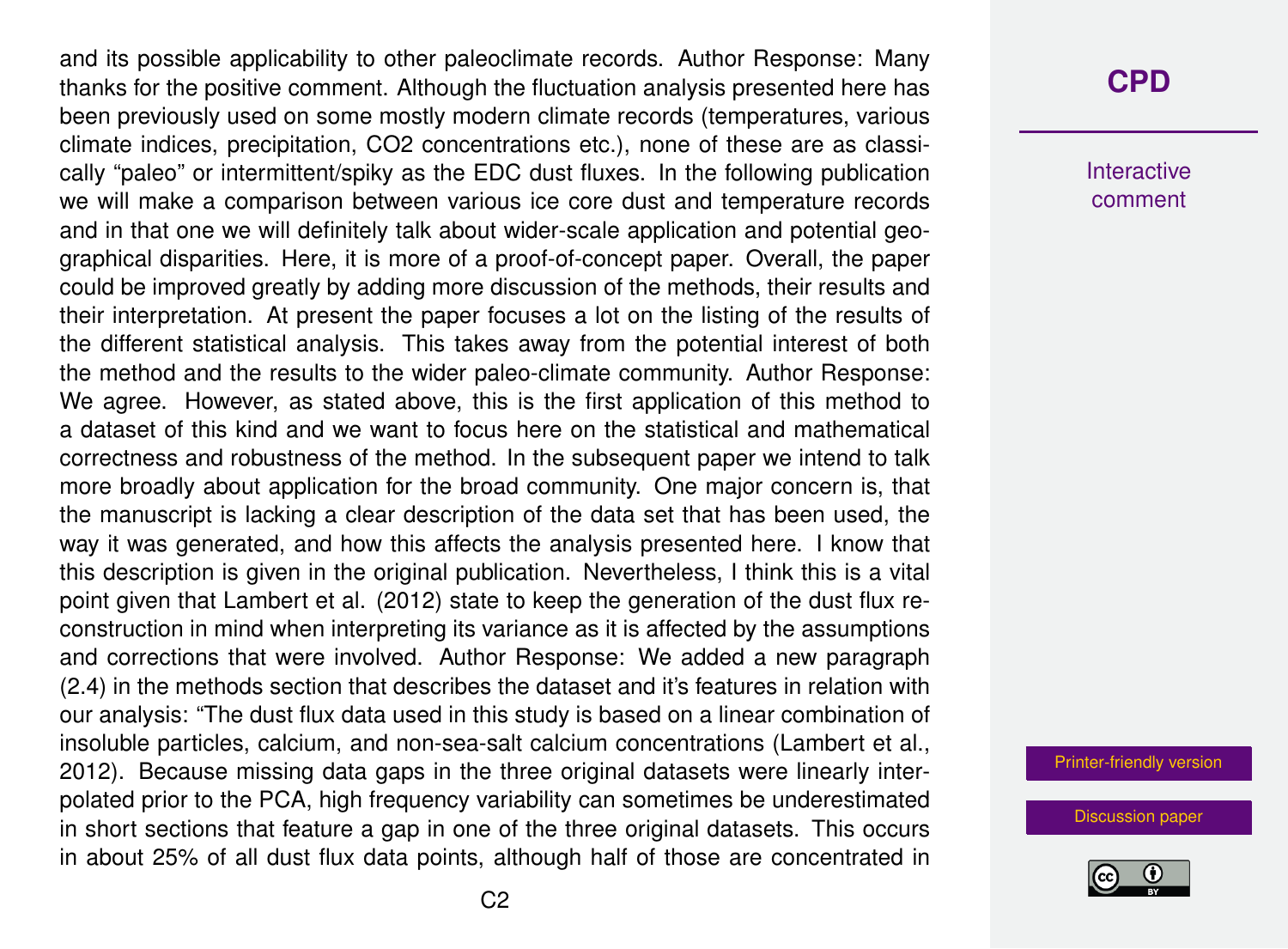the first 760 m of the core (0-43 kaBP), when an older less reliable dust measuring device was used. Below 760m these occurrences are evenly distributed and do not affect our analysis. Due to the sometimes slightly underestimated variability, the analysis shown here is a conservative estimate." One other major concern that I have is, that the interpretation of the, I think interesting, results unfortunately seems to be ad-hoc and not very thoroughly argued. From my reading of the previously rejected version of this paper and its reviews this point has only been improved marginally. To strengthen the manuscript and make it more suitable for Climate of the Past, I hope the authors extent the discussion of the results both in comparison with other studies and in terms of their paleo-climatological interpretation. The discussion and the results sections are completely lacking any information on the uncertainties of the obtained results. The large variability of the results between the different glacial/interglacial cycles indicates to me, that the results might not be very robust. One further observation that I made is that in many Figures the authors omit error or variability indications "for the sake of clarity" which I think is a poor choice. Additionally, the analysis is hinged upon a number of assumptions that are not justified in the text. Specifically, the slopes used for the breakpoint analysis and the range of time scales used for the fluctuation analysis. The influence of these choices on the results needs to be shown and clearly discussed. Author Response: We have added a new paragraph in the conclusion section about uncertainty estimates: "The results presented in this paper are largely empirical characterizations of a relatively less known source of climate data: dust fluxes. Dust flux statistics defy standard models: they require new analysis techniques and better physical models for their explanation. These reasons explain why our results may appear to be rough and approximate. Readers may nevertheless wonder why we did not provide standard uncertainty estimates. But meaningful uncertainties can only be made with respect to a theory and we have become used to theories that are deterministic, whose uncertainty is parametric, and that arises from measurement error. The present case is quite different: our basic theoretical framework is rather a stochastic one, it implicitly involves a stochastic "earth process" that produces an infinite number of statistically

## **[CPD](https://www.clim-past-discuss.net/)**

Interactive comment

[Printer-friendly version](https://www.clim-past-discuss.net/cp-2018-171/cp-2018-171-AC3-print.pdf)

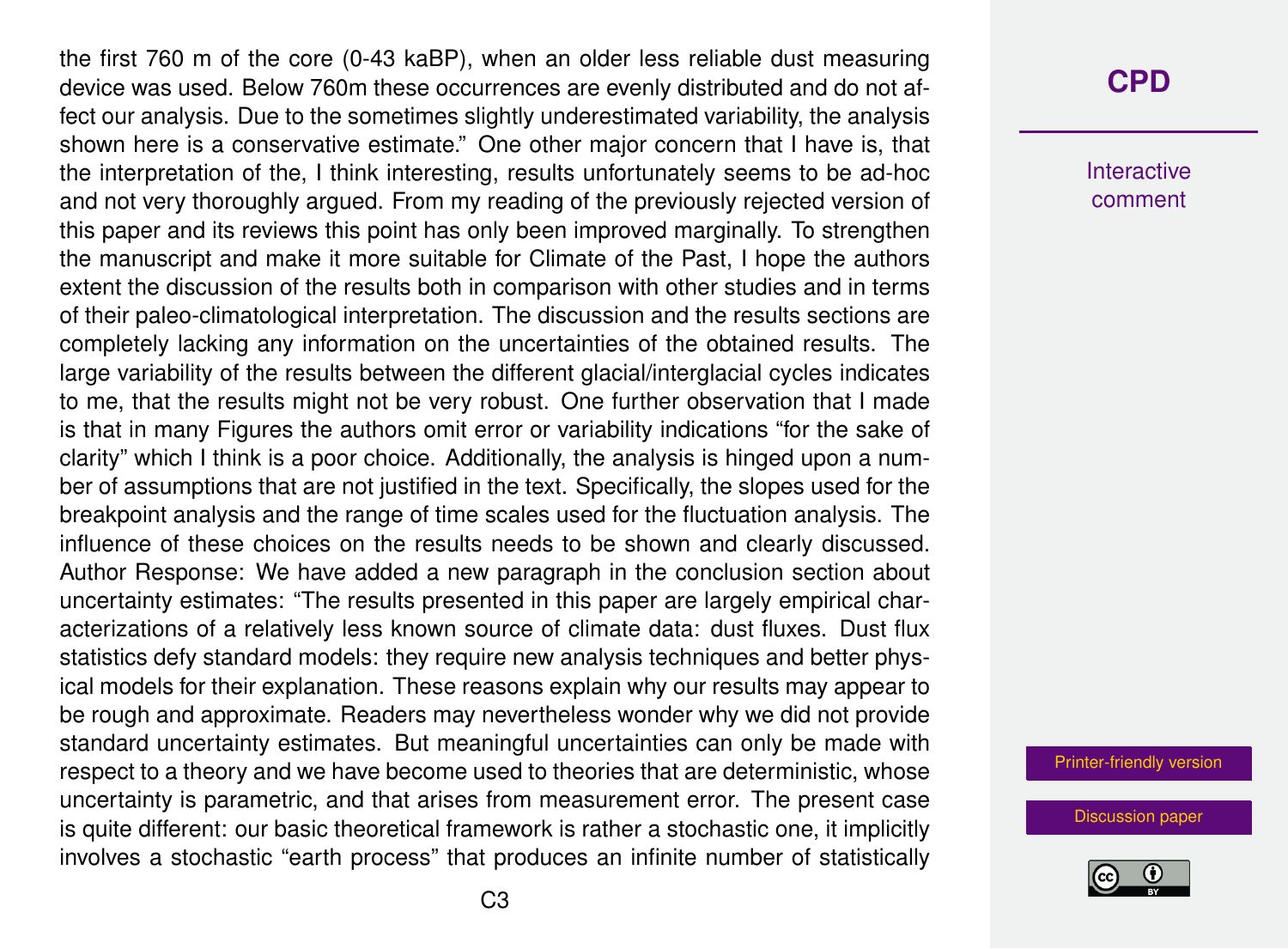identical planet earths of which we only have access to a single ensemble member. From this single realization, we neglected measurement errors and estimated various exponents that characterized the statistical variability over wide ranges of time scale, realizing that the exponents themselves are statistically variable from one realization to the next. In place of an uncertainty analysis, we therefore quantified the spread of the exponents (which themselves quantify variability). In the absence of a precise stochastic model we cannot do much better."

Specific comments: Abstract: P1 L17: The dataset has only a maximum resolution of 5 years. How can fluctuations on the one-year time scale be resolved. Please rephrase. Author Response: We changed this sentence to "The temporal resolution ranges from annual at the top of the core to 25 years at the bottom ...." P1 L24-27: The logic of this sentence is not clear. Please rephrase. Author Response: Changed to "In other words, our results suggest that glacial maxima, interglacials, and glacial inceptions were characterized by relatively stable atmospheric conditions, but punctuated by frequent and severe droughts, whereas the mid-glacial climate was inherently more unstable." P1 L27f: Why do they suggest this? Author Response: We're putting in plain text what is stated in technical words in the previous sentence. Introduction: P2 L12-15: Please state that you refer to the temperature proxy time series, and also mention that this is a proxy, not a temperature in the strict sense. Author Response: Changed to "Fig. 1 shows this visually for the EPICA Dome C Antarctic ice core temperature proxy (5787 measurements in all);" P2 L23-27: Please consider explaining why the macro weather to climate transition timescale is important. Author Response: We added this: "The macroweather-climate transition scale marks a change of regime where the dominant high frequency processes associated with weather processes and reproduced by GCMs in control runs gives way to a new regime where the variability is dominated by either the responses to external forcings or to new, slow internal sources of variability." Method: P3 L15: ...the spectrum is the Fourier transform... Author Response: corrected P3 L24-26: It is unclear why due to scale invariance, the results from the dust fluxes can be transferred to the temperature proxies if they are affected Interactive comment

[Printer-friendly version](https://www.clim-past-discuss.net/cp-2018-171/cp-2018-171-AC3-print.pdf)

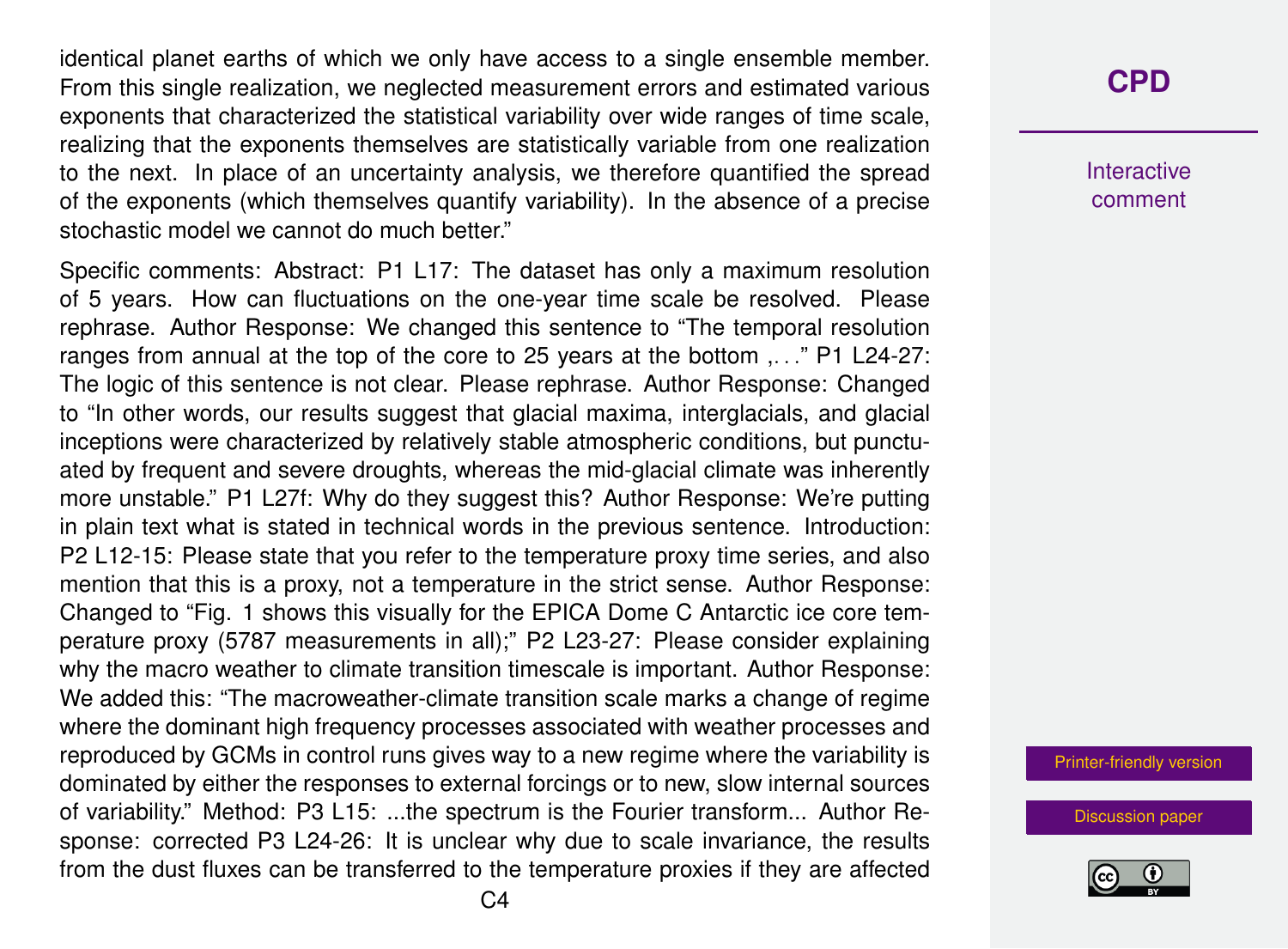by different climatic mechanisms. Author Response: Scale invariance is a symmetry under time dilations. In a dynamical regime in which two different components such as temperature and dust are strongly coupled, each may have different scaling properties, but both should respect the scale symmetry including the transition scale at which the symmetry breaks down. It is only these aspects that can be "transferred". We have changed the text to reflect these ideas. P3 L26: The analysis in the "future publication" should more thoroughly be discussed here, especially as you present results from it, or alternatively only be mentioned in the outlook. In my experience these "future publications" unfortunately often do not manifest themselves. Author Response: The key analyses – the systematic comparison of temperature and dust as a function of time scale - have already been performed but this paper is already long enough. We prefer to discuss them in a separate paper. P4 L 24: extra comma between "compare" and "the" Author Response: corrected Results: The data set description should be in the Data + Methods section and more time should be spent describing the dataset used as pointed out above Author Response: We moved the data description to a new subchapter 2.4 and describe the data in detail as suggested. The new chapter 2.4 now reads "The dust flux data used in this study is based on a linear combination of insoluble particles, calcium, and non-sea-salt calcium concentrations (Lambert et al., 2012). Because no-data gaps in the three original datasets were linearly interpolated prior to the PCA, high frequency variability can sometimes be underestimated in short sections that feature a gap in one of the three original datasets. However, the amount of points that feature Unlike water isotopes that diffuse and lose their temporal resolution in the bottom section of an ice core at high pressures and densities, the relatively large dust particles diffuse much less and have been used to estimate the dust flux over every centimetre of the 3.2 km long EPICA core (298,203 measurements, (Lambert et al., 2012)). The temporal resolution of this series varies from 0.81 years to 11.1 yrs (the averages over the most recent and the most ancient 100 kyrs respectively). The worst temporal resolution of 25 years per centimeter occurs around 3050 m depth, with the result that at that resolution, there are virtually no missing data points in the whole

### **[CPD](https://www.clim-past-discuss.net/)**

Interactive comment

[Printer-friendly version](https://www.clim-past-discuss.net/cp-2018-171/cp-2018-171-AC3-print.pdf)

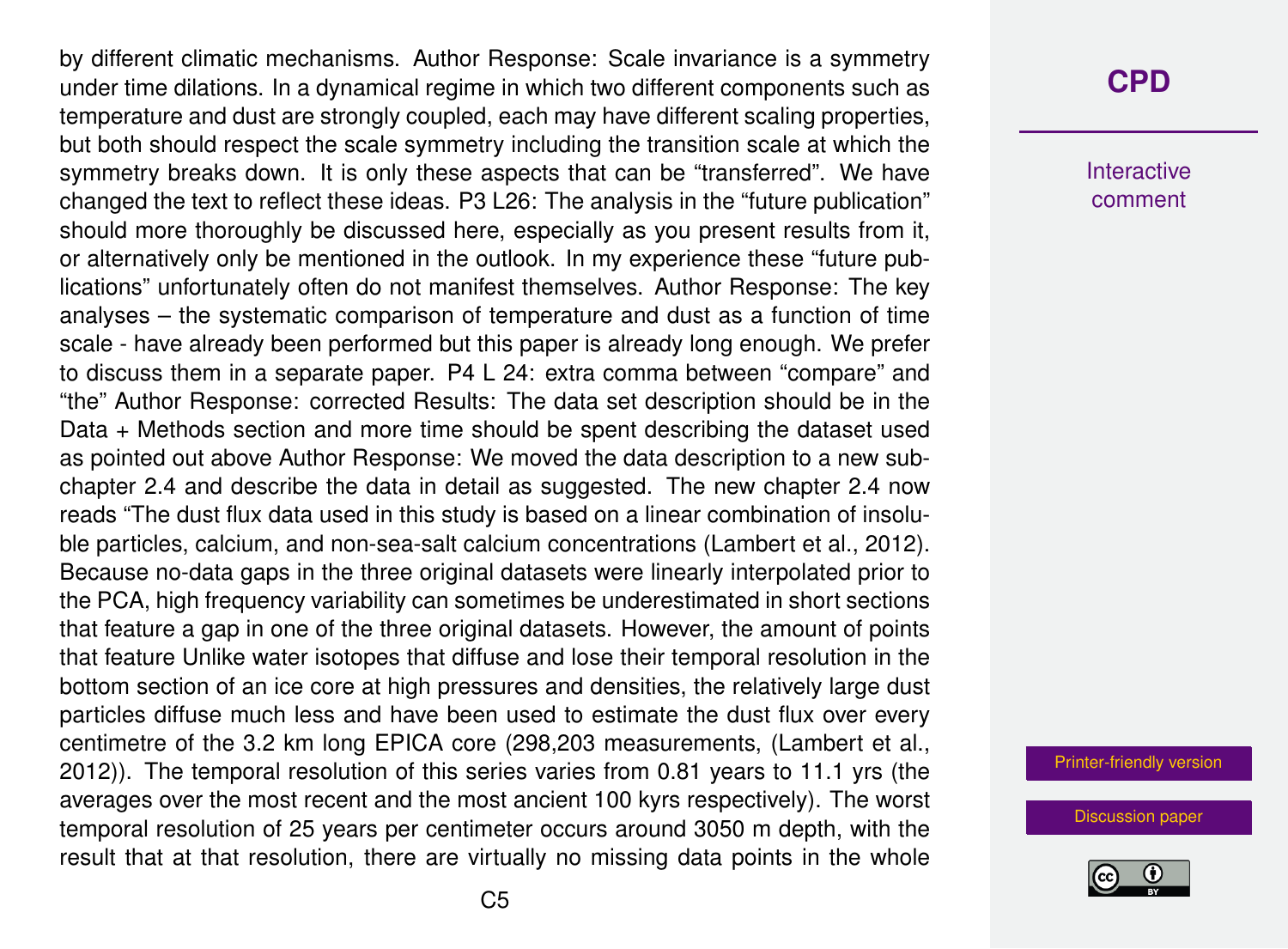record (Fig. 1)." The last paragraph in this text was moved from sub-chapter 3.1. P6 L27: With the strong emphasis that is put on the number of datapoint and their sampling frequency throughout the manuscript, the numbers should add up. Generally, this information is not strictly necessary for the paper and could be safely removed. Especially in light of the fact that the dust flux reconstruction is a combination of a multitude of measurements and ice flow modelling. Author Response: The rest are data gaps due to cleaning of the raw data (contamination, missing ice, etc.). We changed the text to "298,203 valid measurements" P7 L1: Water isotopes cannot be assigned to one particular atmospheric variable either, even though they are often used to reconstruct Temperature. Please consider rephrasing Author Response: We changed that phrase to "Polar dust flux measurements cannot be assigned to one particular atmospheric variable, like temperature for the water isotopes." P7 L5ff: Please consider mentioning the recent publications by Markle et al (2018) and Schüpbach et al. (2018) that deal with this the relation of en-route washout and aerosol deposition on the ice sheets more quantitively. Author Response: Yes, maybe a distinction between short and large timescales is in order here. We changed these sentences to "At any given moment, the amount of dust deposited in East Antarctica will depend on the size and vegetation cover of the source region (mostly Patagonia for East Antarctic dust (Delmonte et al., 2008)), on the amount of dust available in the source region (can depend on the presence of glaciers), on the strength of the prevailing winds between South America and Antarctica, and the strength of the hydrological cycle (more precipitation will wash out more dust from the atmosphere (Lambert et al., 2008)). Over large scales it is thought that temperature-driven moisture condensation may be the major process driving low-frequency variability (Markle et al., 2018), although that may not globally be the case (Schüpbach et al., 2018)." P7 L19: There is no red line in the Figures. Author Response: Yes, we removed the word "red". P8 L7f: The unit of the spectral amplitude of the log-transformed fluxes is wrong. Author Response: Thank you, corrected. P8 L10f: Consider moving the comparison of the spectral densities with the results of the fluctuation analysis to after their introduction or to the discussion section. Author Re-

## **[CPD](https://www.clim-past-discuss.net/)**

Interactive comment

[Printer-friendly version](https://www.clim-past-discuss.net/cp-2018-171/cp-2018-171-AC3-print.pdf)

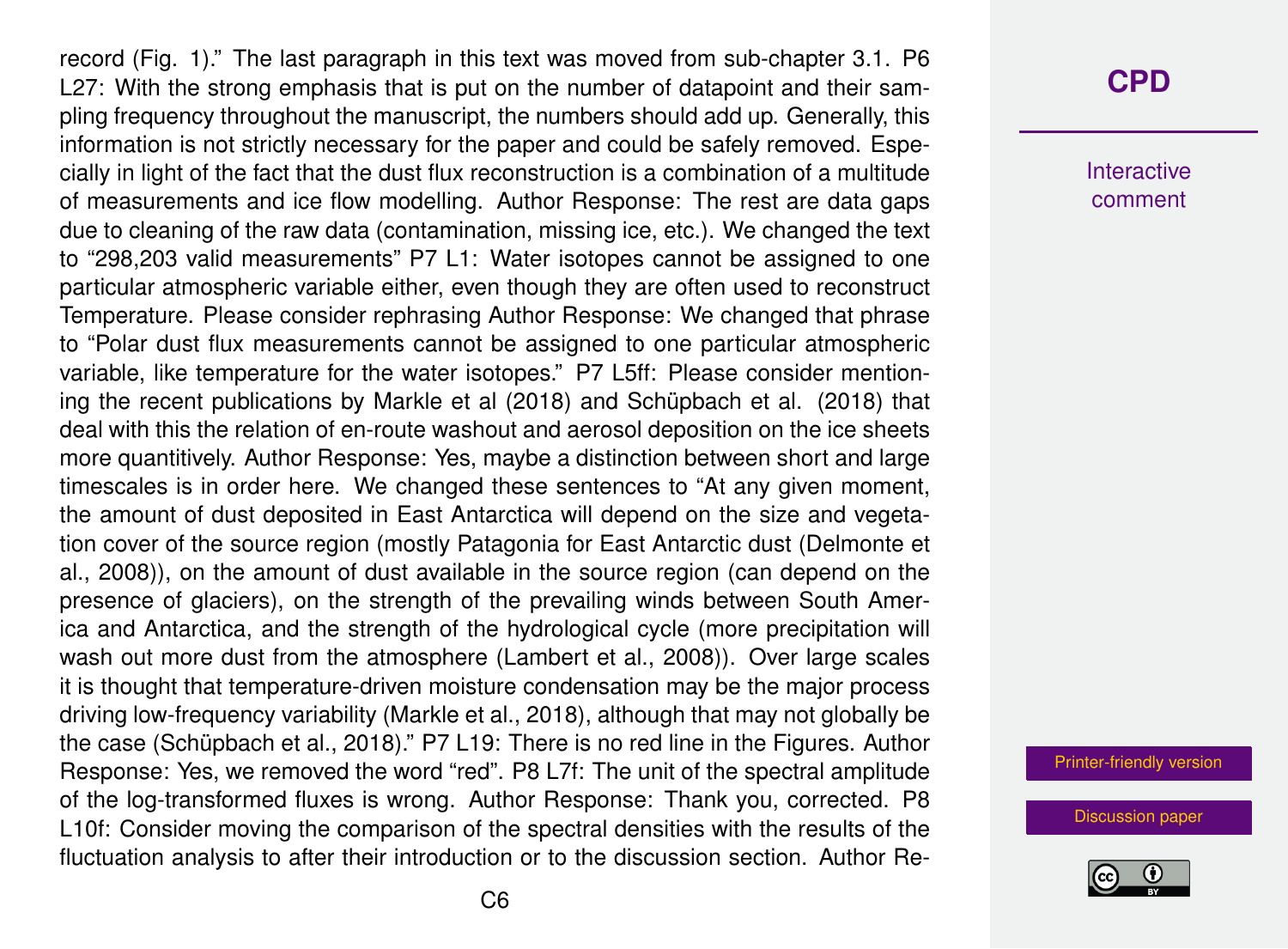sponse: Comparison moved to the discussion of Figure 5. P8 L13ff: This list of scaling exponents is completely irrelevant here and should be removed for clarity. Author Response: Sentence removed P8 L16f: It is unclear why this supports the use of dust as a proxy for atmospheric variability. Please clarify. Author Response: We argued that temperature and dust variability are of the same statistical type yet with significant differences. The former makes it likely that the dust signal is a real climate signal while the latter shows that it has different information. We eliminated the original sentence and replaced it with one similar to the above. P8 L 25-30: The results presented here are very hard to follow. Please consider reformulating. Author Response: We have modified the paragraph. P9 L1: Whether the Haar fluctuations of the dust flux have simple interpretations is not shown in the Figure but is rather a matter of taste and should be left to the reader to decide. Please reformulate or remove this statement. Author Response: Changed to "Haar fluctuations allow some direct interpretations. . ." P9 L6f: After spending a lot of time describing and interpreting the spectral analysis in the previous section the description here is rather short. As the fluctuation analysis is the main focus of this study the authors should spent more time describing their results and leading the uninitiated reader through them. Author Response: Yes, this is a good point, thanks. We replaced this first paragraph by three paragraphs giving a fuller explanation of the figure.

P9 L14: "positive definite" seems to be the wrong phase here, consider replacing with "always positive" or similar. Author Response: Corrected. P9 L18: Why is it important that the value is similar to those obtained from other ice cores. Please move all comparisons to other studies to the discussion clarify the interpretation and relevance. Author Response: We have removed that section in the revised manuscript. P9 L20: This statement is somewhat superfluous: If the dust fluxes are not log-normally distributed due to the occurrence of large spikes, their logarithm will not be normally distributed. Author Response: Yes. But due to the prevalence of log-transforming dust data in climate science, we would like to stress that statement. P9 L24: Please move the interpretation and the relevance for tipping point analysis to the discussion

## **[CPD](https://www.clim-past-discuss.net/)**

Interactive comment

[Printer-friendly version](https://www.clim-past-discuss.net/cp-2018-171/cp-2018-171-AC3-print.pdf)

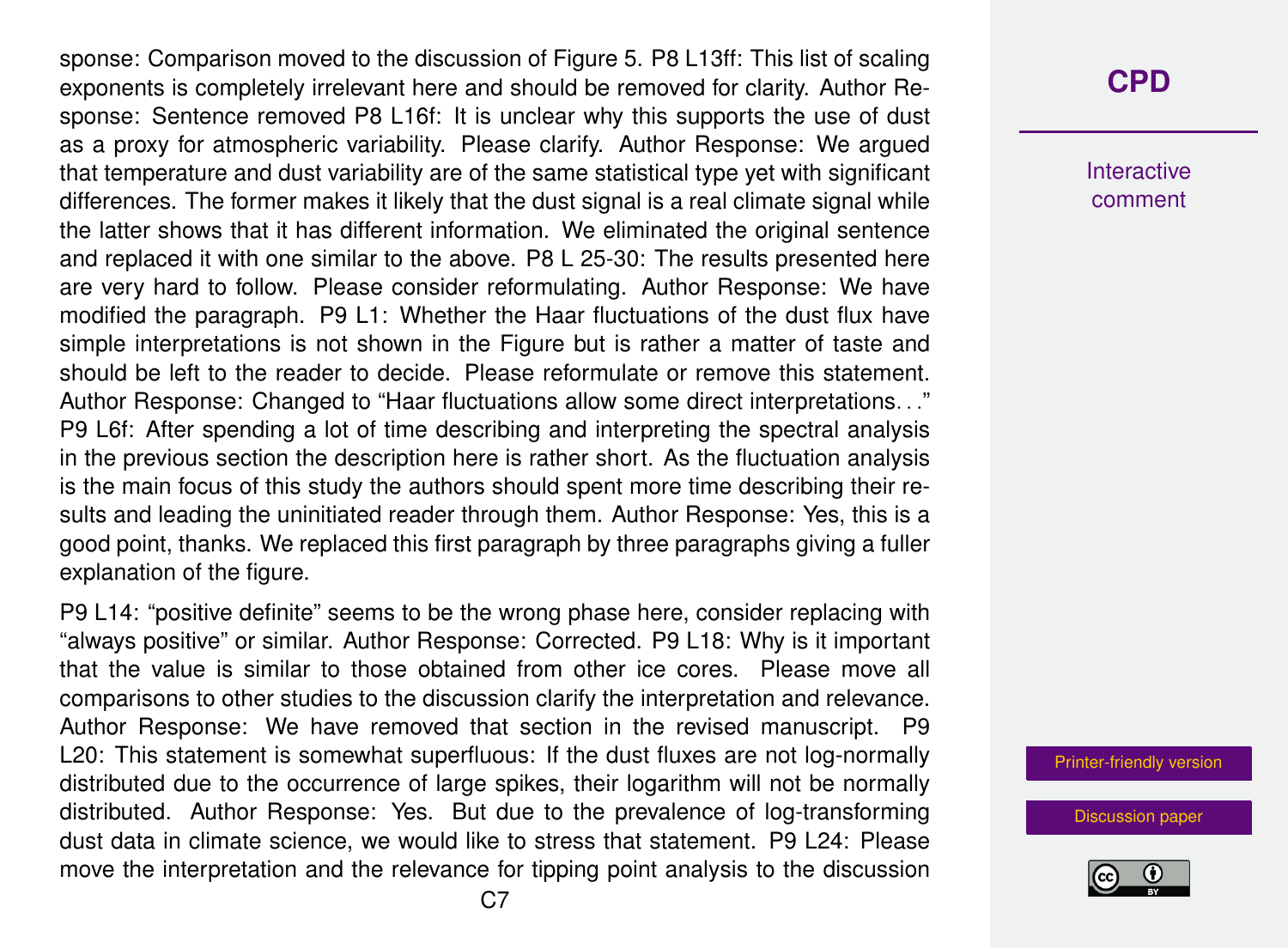and consider expanding on this point if you think it is an important application. Author Response: We have moved this sentence to the discussion. Discussion of this point would be a (actually several) paper in itself and is not central to this paper. But we feel that it is an important point to make for the tipping point community, many of which will read this paper. P9 L30f: Strictly, the statement that the scaling spectrum is the underlying behavior is an assumption and has not been shown in this study. Even though this a reasonable assumption, consider rephrasing. Author Response: Yes, we only show that the data are consistent with this hypothesis. No more can be done. We added a sentence to this effect. P10 L4f: Please clearly state that any of the stacking approaches assume that all the glacial cycles and their sub phases are realizations of the same underlying process. Author Response: We added ". . ., assuming that the major underlying processes were constant over the last 800,000 years" to that phrase. P10 L21ff: The start of this paragraph makes the reader expect spectra averaged over the different cycles. Please consider rephrasing and more extensively introducing the Figure. Author Response: We have modified this paragraph as suggested. P10 L29ff: The Figure indicates a slope of 0.35, not 0.25 as mentioned in the text. More importantly it is entirely unclear why the authors choose to set the slopes before and after the transition as constants and then only fit the transition time scale. The effect of the chosen values on the presented results needs to be clearly discussed and the uncertainty of the results are missing completely from the text. I strongly urge the authors to do a proper breakpoint and error analysis. Author Response: The value 0.25 was a typographic error, the value used was actually 0.35 as indicated in fig. 9 (not 10 as indicated in the text). The hypothesis here was that there were two regimes, each characterized by a different exponent each of which was estimated from the ensemble statistics. Given the hypothesis, the analysis only needed to estimate the scale at which the low frequency process exceeded the high frequency one. Therefore, we found the break point that minimized the RMS deviation from the bi-power law behaviour. We have added material explaining this better. P11 L5-9: As the other method is arguably only slightly more objective than the breakpoint inference by hand,

#### **[CPD](https://www.clim-past-discuss.net/)**

Interactive comment

[Printer-friendly version](https://www.clim-past-discuss.net/cp-2018-171/cp-2018-171-AC3-print.pdf)

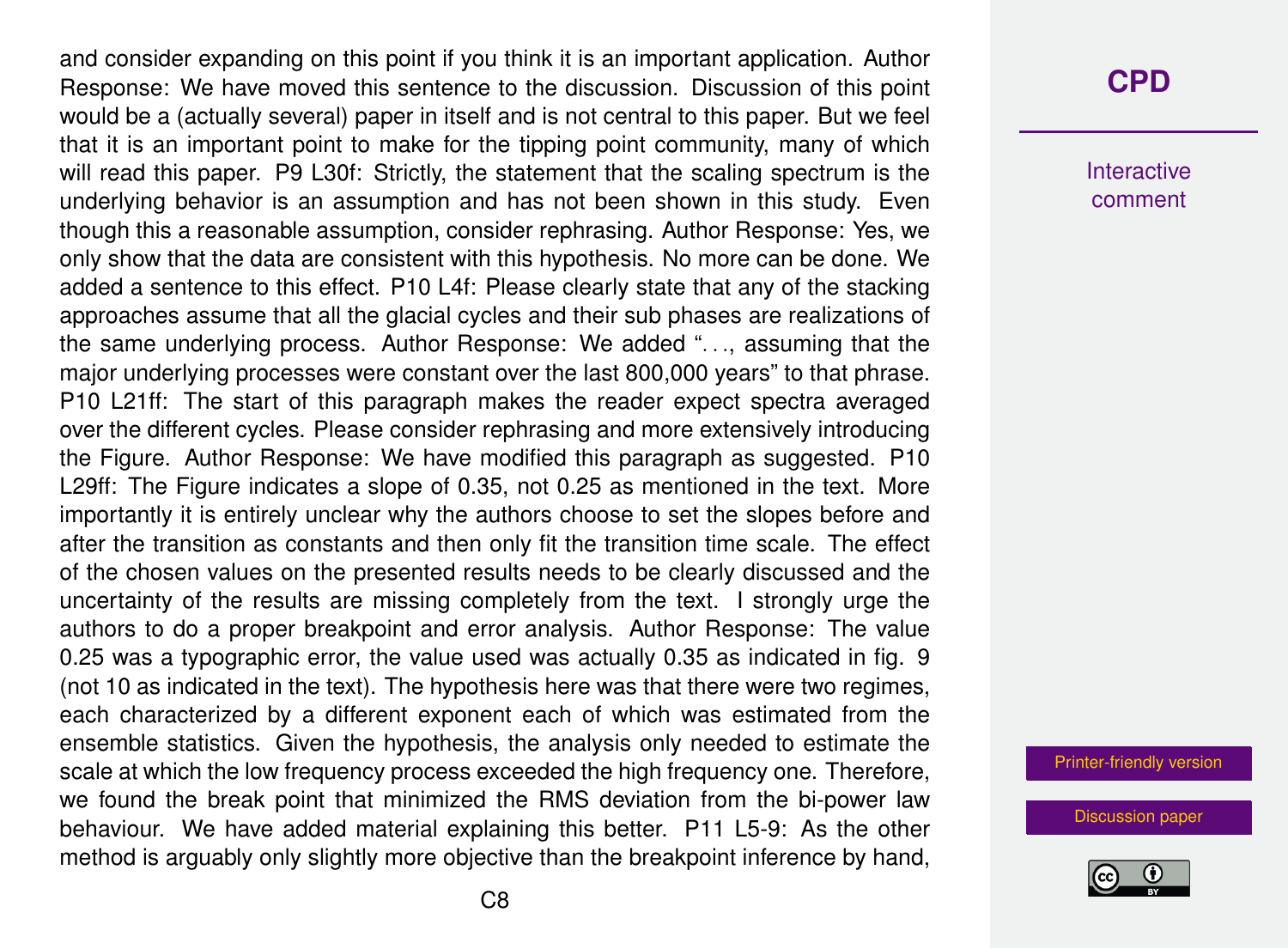please consider removing this entire section. Author Response: We are dealing with a system with strongly nonclassical statistical characteristics: scaling and strongly non-Gaussian fluctuations. We do not have a precise stochastic model of the dynamics, the aim of this study is to yield a first, initial empirical characterization that could in the future provide the basis of a more precise model that would allow us to justify the estimation of uncertainty limits. P11 L20f: I suggest that the authors remove a couple of lines from the figure for clarity instead of the uncertainties or find a different way of visualizing the results. Author Response: Perhaps the problem is that the dashed lines were mistaken for uncertainty limits of the solid lines? We have added a phrase in the text to clarify this. There was also a reference two lines earlier to fig. 10 that should have been fig. 9. This correction may also help understand fig. 11. P11 L23: Please state why this exact time range was chosen. Author Response: As indicated in the text, the idea here was to estimate exponents from fixed ranges rather than ranges that varied depending on somewhat uncertain estimates of *iAt'c*. The range of time scales was chosen so that in most phases, most of the range of time scales was in the climate regime (H>0), hence the lower limit of  $\tilde{A}$ Dt>500 year. The upper limit of  $\tilde{A}$ Dt < 3000 years was chosen because at longer scales, the statistics were less reliable: for phases 12500 years longer, there are only 4 disjoint intervals available and for larger in ADt there are fewer. The range choice was a compromise that aimed at quantifying systematic phase to phase changes (the solid lines connecting the points) as well as the cycle to cycle dispersion of the exponents at each phase (the error bars). P12 L10: There is nothing black in Figure 12, please correct. Author Response: Corrected with additional information. P12 L18-21: Consider moving this sentence to the beginning of the paragraph to make it easier for the reader to follow the results. Author Response: Moved as suggested Discussion: P13 L7-9: You do not perform any significance analysis, so please reformulate this statement. Also please discuss why the lack of power around the obliquity cycle is surprising. Author Response: We replaced the precise word "significantly" by the vaguer term "barely" which is adequate for our purpose here. It is true that the absence of a 41kyr cycle is no longer surprising, we

## **[CPD](https://www.clim-past-discuss.net/)**

Interactive comment

[Printer-friendly version](https://www.clim-past-discuss.net/cp-2018-171/cp-2018-171-AC3-print.pdf)

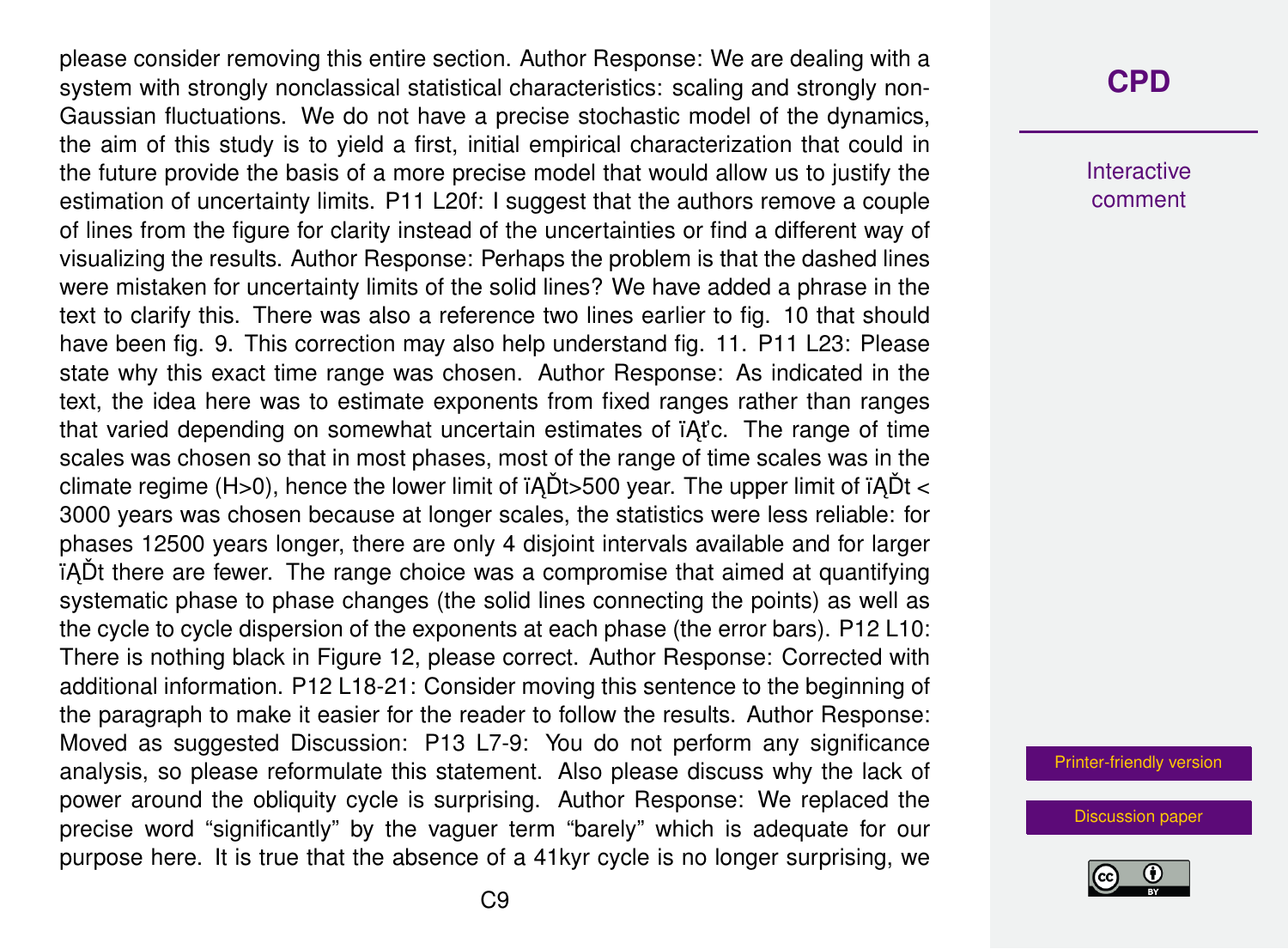have modified the sentence accordingly. P13 L28-32: Is there any supporting evidence for the glacier variability? Author Response: We added the reference Sugden et al., 2009 and Garcia et al., 2018 on South American glacial glacier variability. P14 L1: If A reflects the amplitude of the variance a change indicates only a change in the variability, not in their overall abundance, please reformulate. Author Response: Since dust is positive definite, a higher variability amplitude will produce a higher average. We added more explanation to this sentence: "Since the Argentinean continental shelf was still submerged at that moment and the outwash plains not yet fully extended, the higher dust emissions may have been due to a transformation in vegetation cover about 30 kyr after glacial inception, possibly accompanied by changes in glacial and periglacial processes in the Andes." P14 L14-17: Please discuss this statement in the context of recent proxy and model studies that indicate fast Southern Hemisphere circulation changes during DO events. (Markle et al. 2016, Buizert et al. 2018, Pedro et al. 2018). Author Response: We have expanded this paragraph, which now reads "The recuperation of vegetation cover would be more gradual, though, resulting in a saw-tooth shape of the dust spike that we do not observe in the data. Similarly, it has been suggested that rapid climate change in the Northern Hemisphere (e.g. Dansgaard/Oeschger events) would have synchronously changed the Southern Hemisphere atmospheric circulation and wind belts (Buizert et al., 2018; Markle et al., 2017). This could again have quickly changed the source or transport conditions, but would again have resulted in a saw-tooth shaped peak, either by steady regrowth of vegetation in the dust source areas, or as climate conditions in the north Atlantic gradually return to stadial (Pedro et al., 2018)." P14 L24: Only ice cores have the intrinsic property that they become less resolved with increasing depth and thus age. Sediment cores are not affected by this. Please reformulate. Author Response: In this sentence we only address the low (compared to the dust record used here) resolution of existing paleotemperature timeseries, not the change in resolution. We changed "temperature reconstructions" to "Pleistocene temperature reconstructions" to clarify. P14 L30: The paper does not show that the data neither over-samples nor smoothes.

## **[CPD](https://www.clim-past-discuss.net/)**

Interactive comment

[Printer-friendly version](https://www.clim-past-discuss.net/cp-2018-171/cp-2018-171-AC3-print.pdf)